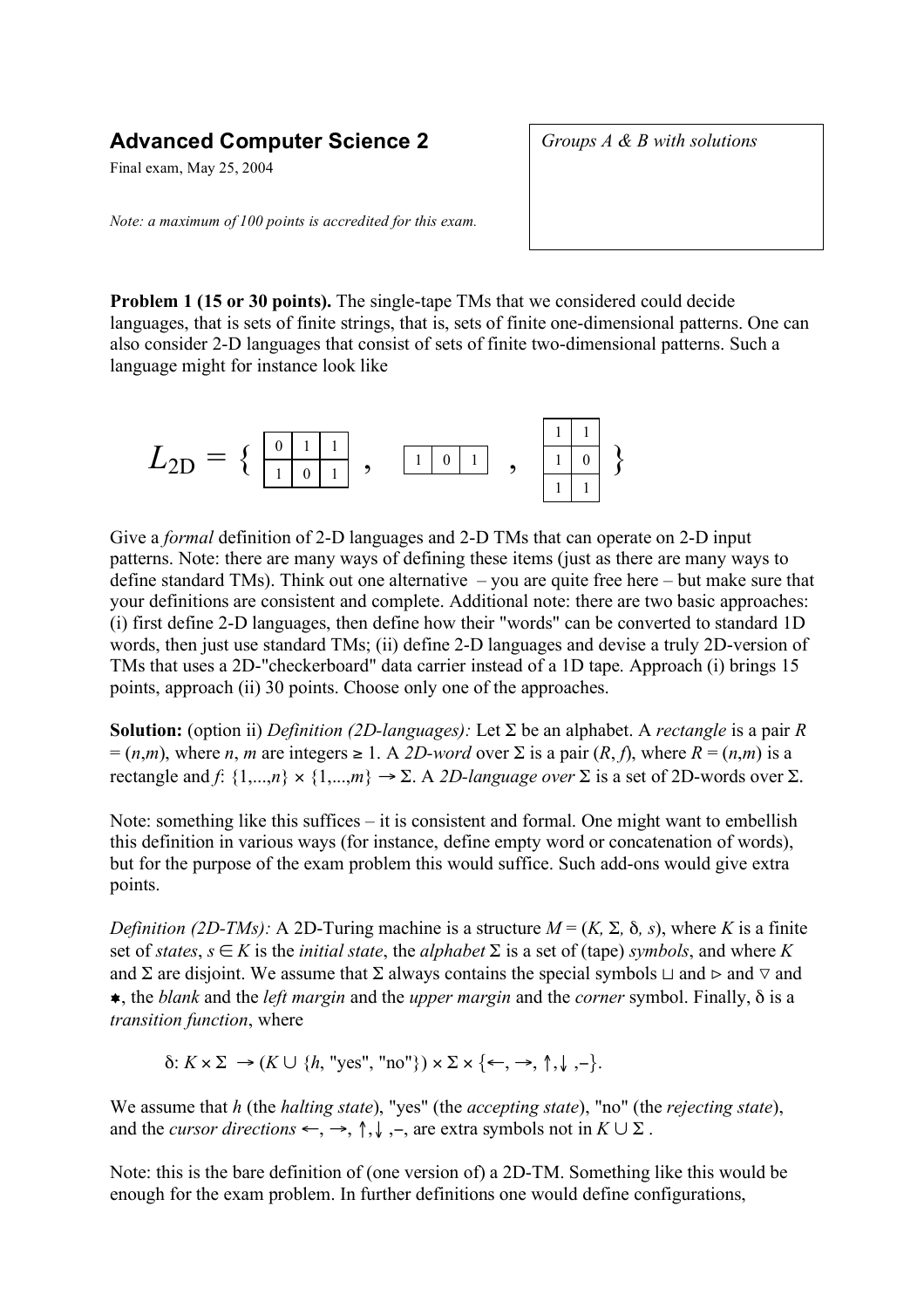transitions, input presentation, computation results, etc. Such add-ons give extra points in the exam (if they are correctly formulated).

Note: there are many ways to define such languages and their TMs. The solution shown here should just indicate the degree of formal rigour expected.

**Problem 2 (20 points).** Give an example of a language that cannot be accepted by a TM, and state why it can't.

**Solution:** There are uncountably many languages that cannot be accepted by a TM, so there are very many solutions... For instance,  $H^c$  cannot be accepted. Proof by contradiction. Assume  $H^c$  is acceptable. We know *H* is acceptable. If a langage and its complement are acceptable, both are decidable. But *H* is undecidable. Therefore  $H^c$  is not acceptable.

**Problem 3 (20 points).** How many languages over  $\{0,1\}^*$  are undecidable? finitely many, countably many, or uncountably many? Why?

**Solution:** There are uncountably many languages over {0,1}\* but only countably many TMs (modolo computational equivalence) exist. Therefore at only countably many languages can be decided. Because "uncountable minus countable is uncountable", there exist uncountably many undecidable languages.

**Problem 3 (20 points).** How many functions  $f: \mathbb{N} \rightarrow \{0,1\}$  are not recursive? finitely many, countably many, or uncountably many? Why?

**Solution:** There are uncountably many functions from  $\mathbb N$  to  $\{0,1\}$  [regardless of whether you consider totally or partially defined functions] but only countably many TMs (modolo computational equivalence) exist. Therefore at only countably many (partial or total) functions are recursive. Because "uncountable minus countable is uncountable", there exist uncountably many non-recursive languages.

**Problem 4 (20 points).** If  $[x_1, ..., x_k] = (x_1, (x_2, (..., (x_{k-1}, (x_k, \textbf{nil})) ...)))$  and  $[y_1, ..., y_l] =$  $(y_1, (y_2, (..., y_{l-1}, (y_l, \textbf{nil})) ...)$  are two lists, the *join* of them is the list  $[x_1, ..., x_k, y_1, ..., y_l] =$  $(x_1, (x_2, (.... (x_{k-1}, (x_k, (y_1, (y_2, (.... (y_{k-1}, (y_k, **nil**))))...))))$ ...))). Define a <math>\lambda</math>-expression join that if called with two lists returns the join of them. You may use the test **nul**, that is, a λ-expression that returns **true** if its argument is the empty list and **false** if it is a non-empty list, and you may use **if** and **cons**, and you may use **last**, which returns the last non-nil element of a list, and you may use **beginning**, which returns a list without its last non-nil element.

**Solution:** Intuitively, one would want to define **join** by the recursion

**join**  $L_1 L_2 = \textbf{if} (\textbf{null} L_1) L_2$  (**join** (**beginning**  $L_1$ ) (**cons** (**last**  $L_1$ )  $L_2$ ))

This is of course not an admissible definition, because the λ-expression **join** that we want to be defined occurs on the right hand side. Using *Y*, we obtain the correct definition

**join** =  $Y(\lambda g L_1 L_2 \text{ if } (\text{null } L_1) L_2 (g (\text{beginning } L_1) (\text{cons } (\text{last } L_1) L_2)))$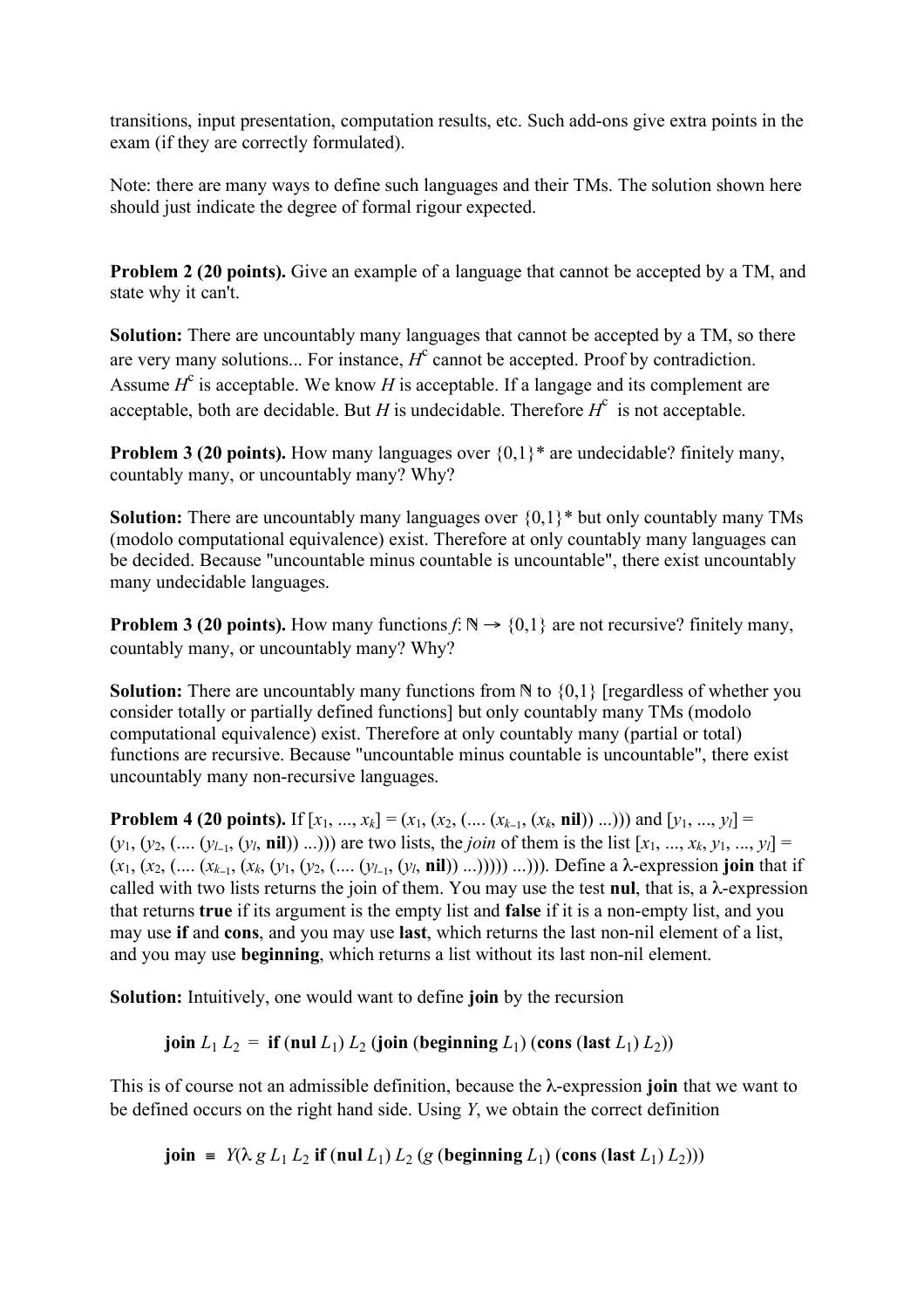**Problem 4 (20 points).** If  $[x_1, ..., x_k] = (x_1, (x_2, (.... (x_{k-1}, (x_k, nil)) ...)))$  and  $[y_1, ..., y_l] =$  $(y_1, (y_2, (..., y_{l-1}, (y_l, \textbf{nil})) ...))$  are two lists, the *join* of them is the list  $[x_1, ..., x_k, y_1, ..., y_l] =$ (*x*1, (*x*2, (.... (*xk*−1, (*xk*, (*y*1, (*y*2, (.... (*yl*−1, (*yl*, **nil**)) ...))))) ...))). Define a λ-expression **join** that if called with two lists returns the join of them. You may use the test **nul**, that is, a  $\lambda$ -expression that returns **true** if its argument is the empty list and **false** if it is a non-empty list, and you may use **if** and **cons** and **head** and **tail**, and you may use **reverse**, which reverses lists.

**Solution:** First, define **last**, which returns the last non-nil element of a list, and **beginning**, which returns a list without its last non-nil element, through **reverse**:

**beginning** =  $\lambda L$  (**reverse** (**tail** (**reverse** *L*))) **last** =  $\lambda L$  (**head** (**reverse** *L*)).

Next, intuitively, you would want to define **join** by the recursion

**join**  $L_1 L_2 = \textbf{if} (\textbf{null} L_1) L_2$  (**join** (**beginning**  $L_1$ ) (**cons** (**last**  $L_1$ )  $L_2$ ))

This is of course not an admissible definition, because the λ-expression **join** that we want to be defined occurs on the right hand side. Using *Y*, we obtain the correct definition

**join** =  $Y(\lambda g L_1 L_2 \text{ if } (\text{null } L_1) L_2 (g (\text{beginning } L_1) (\text{cons } (\text{last } L_1) L_2)))$ 

**NOTE**: after writing the model solutions as above (and putting them online), I learnt from an exam solution a simpler solution that makes do with just **head** and **tail:**

**join** =  $Y(\lambda g L_1 L_2 \text{ if } (\text{null } L_1) L_2 (\text{cons } (\text{head } L_1) (g (\text{tail } L_1) L_2)))$ 

**Problem 5** (20 **points).** Relate the two statements "computers can't think" and " $P \neq NP$ " to each other. Format of solution: what I would like to see here is a short (half page) essay that can be witty and need not be formal.

**Solution**: Comment: What I thought of when I formulated this problem was that  $P \neq NP$  is related to human, insightful reasoning through the "guessing" part in nondeterministic TMs. If **P** = **NP**, then the "guessing of a correct solution" can be carried out mechanically by a computer in reasonable time – that is, the "insightful", "creative" aspect of human reasoning turns out to be something "mechanical". This is a good core idea for a little essay. I am curious to see what *you* wrote about.

**Problem 6 (40 points).** Consider the two problems VERTEX COVER and FEEDBACK ARC SET (FAS) [for problem specification see below]. VERTEX COVER is **NP**-complete. Show that FAS is also **NP**-complete. Hint: turn edges into cycles! Components of solution: (a, 10 points) Describe in one sentence how one typically goes about to show **NP-**completeness, and in another sentence why this works. (b, 20 points) Describe informally a method to reduce VERTEX COVER to FEEDBACK ARC SET. (c, 10 points) Show how the following instance of VERTEX COVER looks after the transformation:

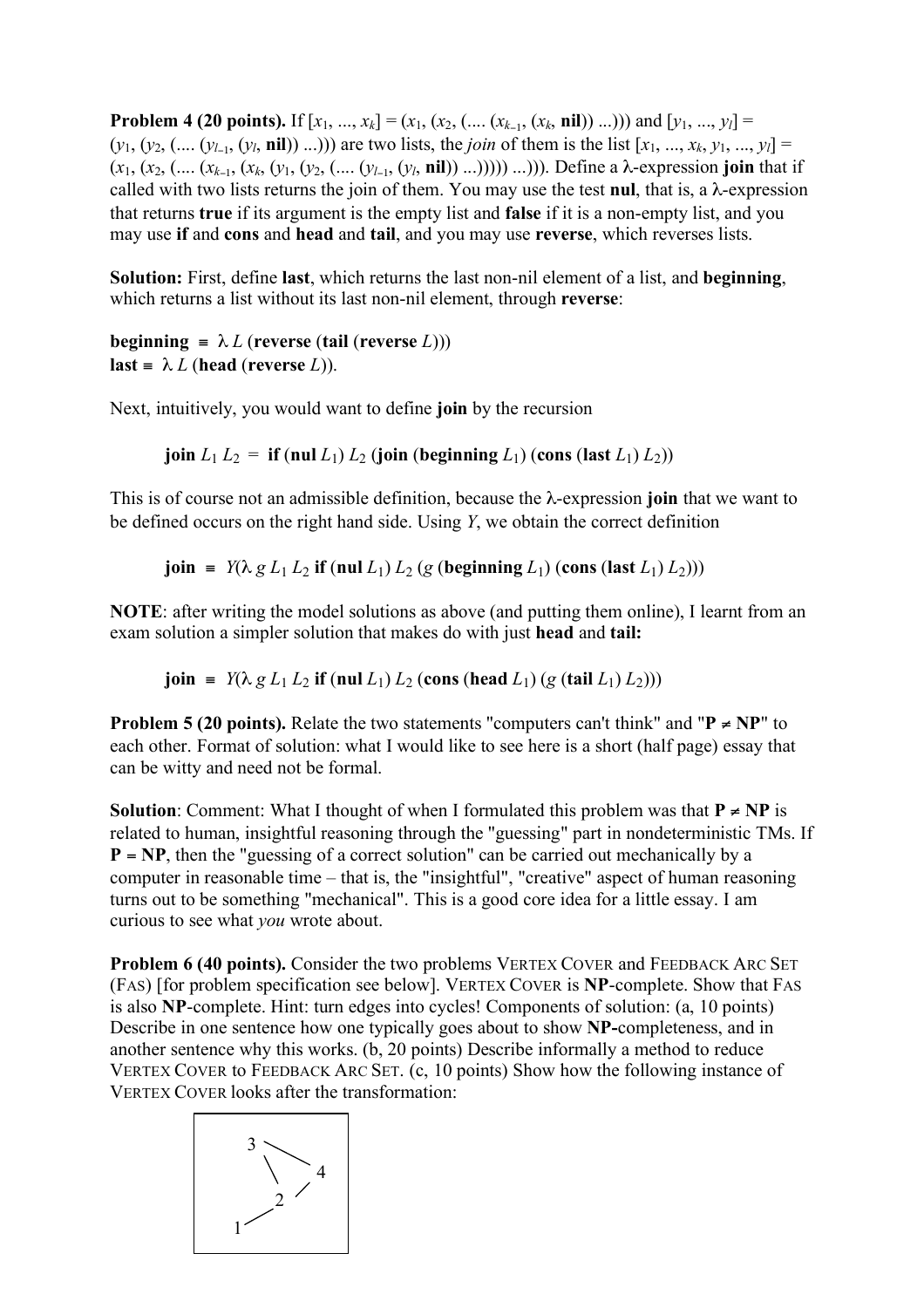*Specification of the two problems:* An instance of the problem FEEDBACK ARC SET (FAS) is a directed graph  $G = (V, A)$  [where *V* is the set of nodes and *A* the set of directed edges], plus a constant *K*. The question: is there a subset  $A' \subseteq A$  [called a feedback arc set] where  $|A'| \le K$ , such that *A'* contains at least one edge from every directed cycle in *G*? (a directed cycle is a subgraph  $v_1 \rightarrow v_2 \rightarrow ... \rightarrow v_n \rightarrow v_1$ , where  $n \ge 1$  and all  $v_i$  are pairwise different). — An instance of VERTEX COVER is an undirected graph  $H = (W, B)$  plus a constant *L*. The question: is there a subset  $W' \subseteq W$ , where  $|W'| \leq L$ , such that for every edge  $\{u, v\} \in B$ , at least one of *u* and *v* belongs to *W'* ?

**Solution** (more formal than required in exam): We have to transform instances  $x = (W, B), L$ of VERTEX COVER into instances  $R(x) = (V, A)$ ,  $K$  of FAS, such that this transformation takes at most polynomial time and that the FAS answer on the instance  $R(x)$  is identical to the VERTEX COVER answer to *x*. One way of doing so (in fact, the only way I could think of) is to create  $(V, A)$  in three steps. Let  $W = \{w_1, w_2, \dots w_N\}$ , and enumerate the edges in *B* by  $e_1, \dots$ , *e<sub>M</sub>*. Step 1: create a preliminary node set  $V_0$  by introducing, for every edge  $e_i \in B$ , 2*N* nodes  $v_{i1}$ ,  $v'_{i1}$ ,  $v_{i2}$ ,  $v'_{i2}$ , ...  $v_{iN}$ ,  $v_{iN}$ . Step 2: Establish on  $V_0$  a preliminary edge set  $A_0$ , by connecting all the groups  $v_{i1}$ ,  $v'_{i1}$ ,  $v_{i2}$ ,  $v'_{i2}$ , ...  $v_{iN}$ ,  $v_{iN}$  into cycles, that is, add directed connections  $v_{i1} \rightarrow$  $v'_{i1} \rightarrow v_{i2} \rightarrow ... \rightarrow v_{iN} \rightarrow v'_{iN} \rightarrow v_{i1}$  to  $A_0$ . Step 3: for each node  $w_i \in W$ , consider the *n* nodes  $w_j \in W$  that are connected to  $w_j$ . Let the connections between  $w_j$  and the  $w_j$  be  $e_{a_1}, ..., e_{a_n}$ . Take the *n* cycles  $v_{a_1 1} \rightarrow v'_{a_1 1} \rightarrow ... \rightarrow v'_{a_1 N} \rightarrow v_{a_1 1}, ..., v_{a_n 1} \rightarrow v'_{a_n 1} \rightarrow ... \rightarrow v'_{a_n N} \rightarrow v_{a_n 1}$  and identify across them the links  $v_{a1j} \rightarrow v'_{a1j}$ , ...,  $v_{anl} \rightarrow v'_{anl}$ , by merging  $v_{a1j}$  with  $v_{a2j}$  with  $v_{a3j}$ ... and  $v'_{a1j}$  with  $v'_{a2j}$  with  $v'_{a3j}$  etc. After doing this for all  $w_j \in W$ , the resulting merged node set and graph is  $(V, A)$ . Finally, put  $K = L$ . It is clear from this construction that if in the context of VERTEX COVER, a node  $w_i$  has connections  $e_{a_1}, ..., e_{a_n}$ , then (only) the merged arc  $v_{a1j} \rightarrow v'_{a1j} = ... = v_{anj} \rightarrow v'_{anj}$  in  $(V, A)$  is common to the (merged) cycles  $v_{a11} \rightarrow v'_{a11} \rightarrow ...$  $\rightarrow v'_{a_1} \rightarrow v_{a_1} \rightarrow v'_{a_n}$   $\rightarrow v'_{a_n}$   $\rightarrow \cdots \rightarrow v'_{a_n}$ ,  $\rightarrow v_{a_n}$ , and furthermore, the only arcs that are common to several of these cycles correspond to nodes *wj*. Therefore, a vertex cover of size *L* in  $(W, B)$  corresponds to a feedback arc set in  $(V, A)$ . The transformation at most twicesquares the number of nodes and all steps in the construction can clearly be done in polynomial time per constructed node.

Graphical example:

3 4 2 1 b d a

becomes

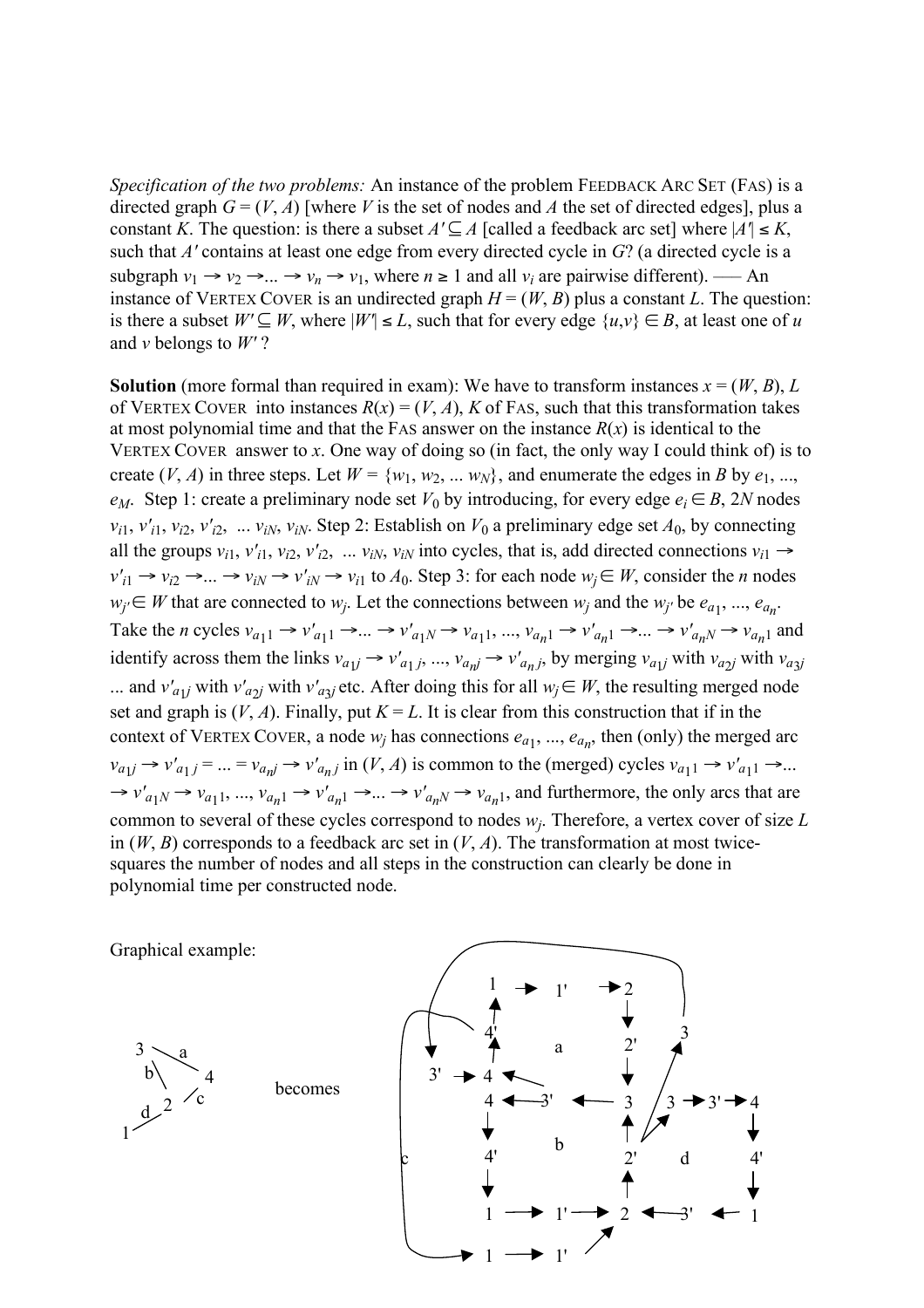**Second (much more elegant) solution, found by R. Rathnam in the exam!!** Ravi's solution is wonderful and self-explaining from the example:



## **Computability and Complexity, Fall 2006: Final Exam – Solutions**

*Notes: A maximum of 100 points is accredited for this exam (sum of points from all problems is 115) . Points reflect difficulty of the problem (as I see it). All problems can be solved using no more than 10 lines of (printed) text each. Best wishes!*

**Problem 1 (25 points).** Show that the language

 $L = \{\langle M \rangle : \langle N \rangle : w \mid \langle M \rangle \}$  is the coding of a deterministic TM *M* with input alphabet  $\{0,1\}$ ;  $\langle N \rangle$  is the coding of a deterministic TM *N* with input alphabet {0,1};  $w \in \{0,1\}^*$ ;  $M(w) =$  "yes" and  $N(w) =$  "yes"}

is undecidable, by reduction to the halting problem. (Assume that some coding convention is fixed).

**Solution.** Assume *L* is decidable. Let  $N_0$  be a TM which accepts every input with "yes" (such an  $N_0$  is easy to construct). Then we can reduce  $L_1 = \{ \langle M \rangle : w \mid \langle M \rangle \}$  is the coding of a deterministic TM *M* with input alphabet  $\{0,1\}$ ;  $w \in \{0,1\}^*$ ;  $M(w) = "yes"$ } to *L* by  $\leq M$ ; *w*  $\epsilon \in L_1$  iff  $\langle M \rangle$ ; $\langle N_0 \rangle$ ; $w \in L$ . Furthermore, we can reduce the halting language  $H = \{ \langle K \rangle : x \in L \}$  $K(x) \neq \bigwedge$  to  $L_1$  by renaming the "yes", "no" and "halt" states of *K* into states "yes1", "no1", "halt1" and adding new rules ("yes1", #)  $\rightarrow$  ("yes", #, -), ("no1", #)  $\rightarrow$  ("yes", #, -),("halt1", #) → ("yes", #, -), obtaining *K*"; we then have  $\langle K \rangle : x \in H$  iff  $\langle K' \rangle : x \in L_1$ . Concatenation of the two reductions yields  $\langle K \rangle : \mathcal{X} \in H$  iff  $\langle K \rangle : \langle N_0 \rangle : \mathcal{W} \in L$ , that is, we could decide *H*, contradiction.

**Problem 2 (15 points).** Show that the factorial function defined by  $fac(0) = 1$ ,  $fac(n+1) =$  $(n+1)$  *fac* $(n)$  is primitive recursive, by constructing it from the axioms and rules in Definition 5.1 in the lecture notes. You may assume that the function  $\text{prod}(n, m) = nm$  is p.r.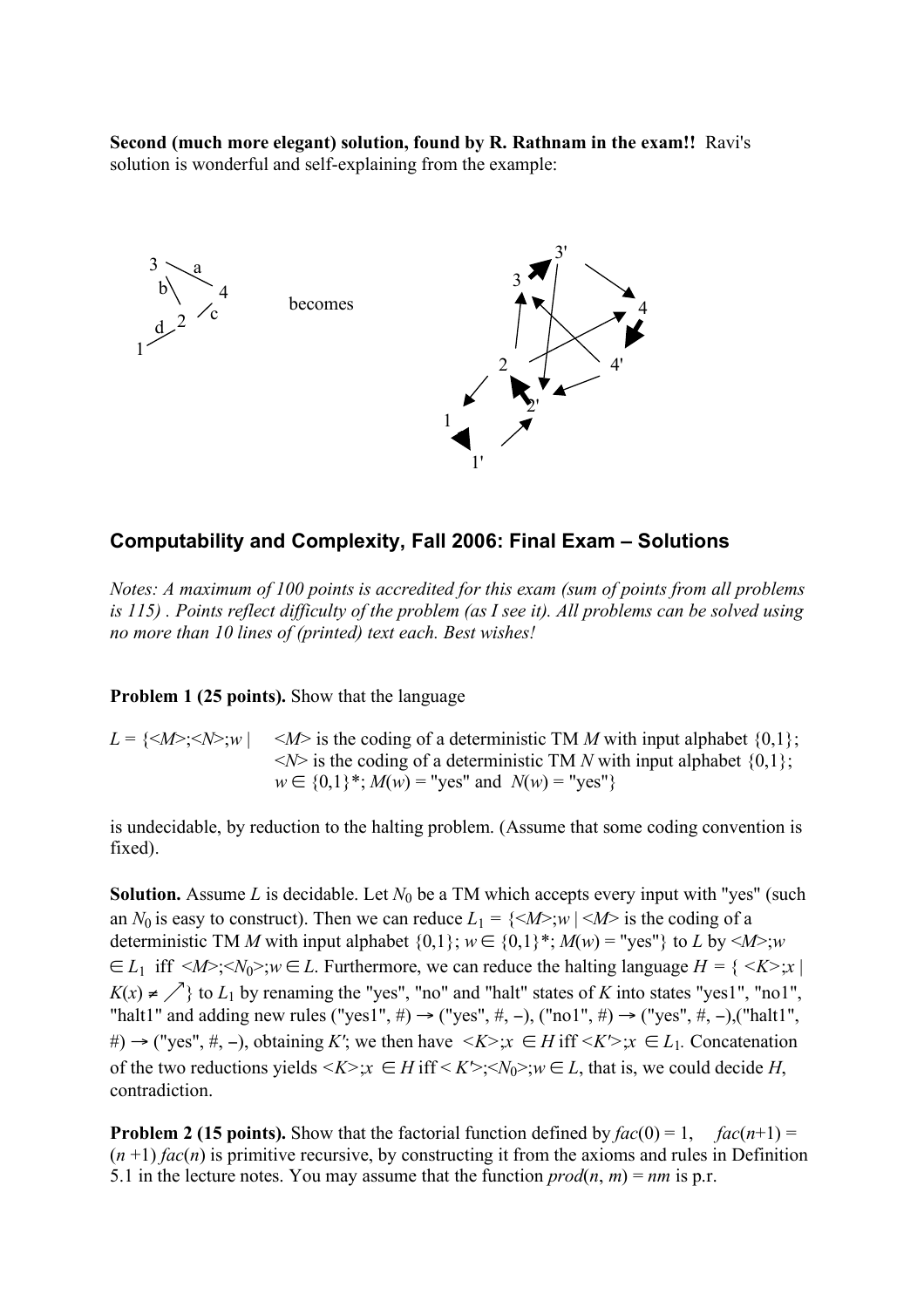**Solution.** One way to solve this task is to first derive that a function  $\text{produlus}(n, m) = (n + 1)$ *m* is p.r. Clearly *prodplus*(*n*, *m*) =  $prod(\sigma(n), m)$ . Using rule 4, this is verified to be p.r. by setting  $f : \mathbb{N}^2 \to \mathbb{N}$  ,  $f(m, n) = prod(m, n)$  and  $g_1: \mathbb{N}^2 \to \mathbb{N}$ ,  $g_1(m, n) = \sigma(p^2_1(m, n)) = \sigma(n)$  [needs itself a justification via rule 4, if one were painstakingly precise],  $g_2(m, n) = p^2(2(m, n) = n;$ then  $prod(\sigma(n), m) = f(g_1(m, n), g_2(m, n))$ .

Then essentially we have to apply the primitive recursion rule 5. For *f* and *g* in this rule, use *f*:  $N^0$  → N, *f*() = 1, which is p.r. by *f* = σ**0** (needs axioms 1, 2, 4). Furthermore, for *g*:  $N^2$  → N use *prodplus*. Then rule 5 says that there exists a p.r. function  $h: \mathbb{N} \to \mathbb{N}$ , satisfying

(i)  $h(0) = f(1) = 1$  and (ii)  $h(n+1) = g(n, h(n)) = (n+1) h(n)$ ,

which is just the requirement for *fac*.

**Problem 3 (30 points).** Define a  $\lambda$ -expression, which when called with a list  $x_1$  ::.... ::  $x_n$  :: **nil**, returns the 1-cycled list  $x_2$  ::.... ::  $x_n$  ::  $x_1$  :: **nil**.

**Solution.** One solution that I found late at night (your solutions will be more elegant I predict) is to exploit the join operator, a  $\lambda$ -expression which, when called with two lists  $a = x_1 : ... : : x_n$ :: **nil**,  $b = y_1$  ::.... ::  $y_m$  :: **nil**, returns the joined list  $x_1$  ::.... ::  $x_n$  ::  $y_1$  ::.... ::  $y_m$  :: **nil**. One way to define such a join operator turns the following naive recursion

```
join l m = if (null l)
        m
        (if (null m)
                   l
                  (if (null (second l))
                             (cons (head l) m)
                             (\text{cons} (\text{head } l) (\text{join} (\text{tail } l) \text{ m})))
```
into this λ−expression, using the *Y* combinator:

```
Y(λ g l m. if (null l)
    m
   (if (null m)
            l
           (if (null (second l))
                   (cons (head l) m)
                   (cons (head l) (g (tail l) m))))
```
Using shorthand **join** for this λ−expression, we can obtain a λ−expression for the cycleoperation by

λ *l.* **join** (**tail** *l*) (**cons** (**head** *l*) **nil**)

**Problem 4 (15 points).** The instances of the problem PARTITION are finite sets  $A = \{a_1, ...,$ *a<sub>n</sub>*}, where for each *a* ∈ *A* there a positive integer *w*(*a*) is specified (the *weight* of *a*). The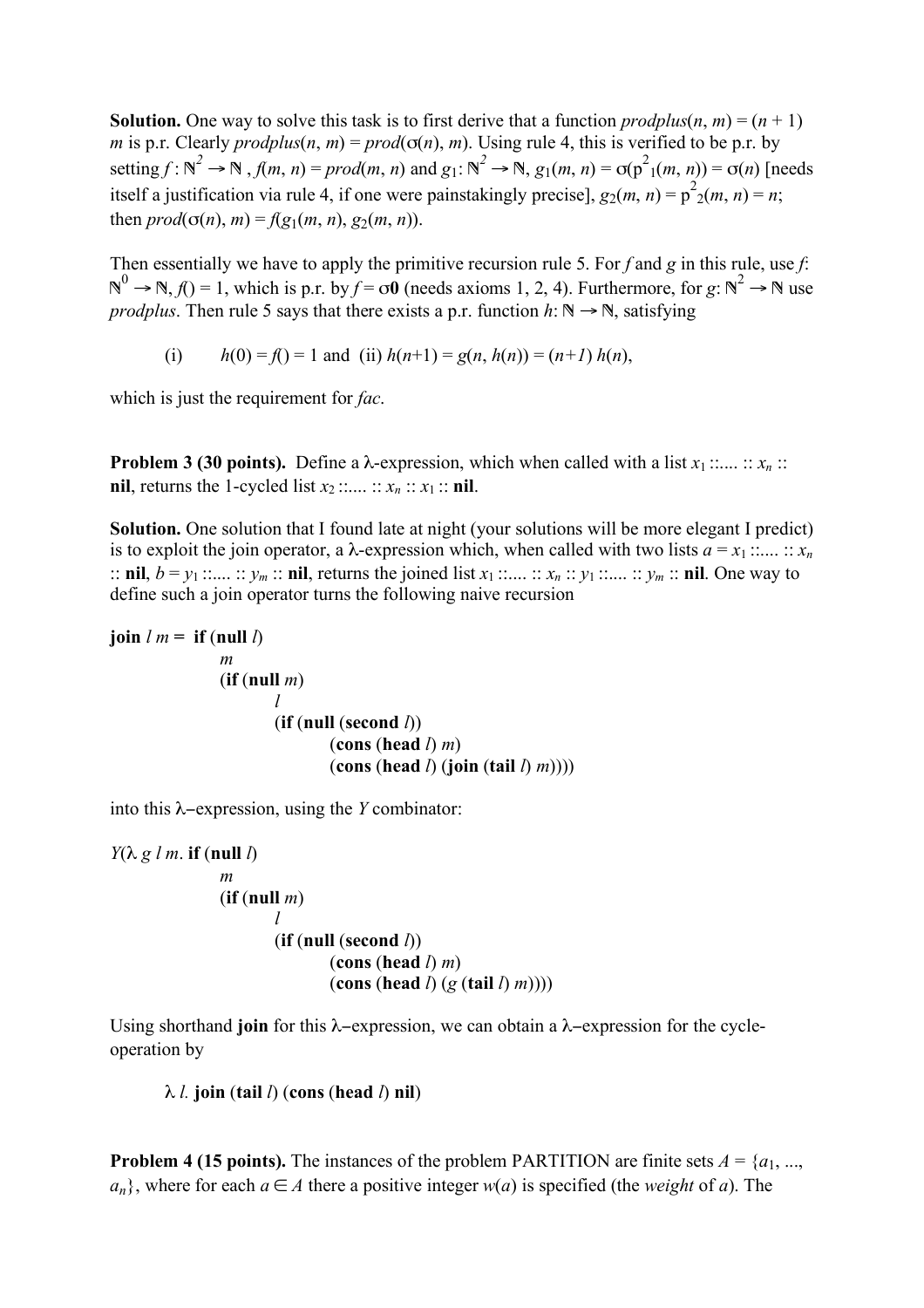question is whether there exists a subset  $A' \subseteq A$  such that  $\sum_{a \in A'} w(a) = \sum_{a \in A - A'} w(a)$ . Furthermore, for any instance  $I = (A, w)$  define the *size* of the instance to  $s(I) = |A|$  \* max { $log(w(a))$  |  $a \in A$ }. Specify a method to code instances of this problem into 0-1-strings. Verify that your coding method is linear in instance size, that is,  $|\text{code}(I)| = O(s(I))$ .

**Solution.** There are so many ways of doing this that a model solution makes little sense. One aspect of this problem that makes it a little tricky is the requirement that the coding results should be bitstrings, which is not very convenient. A way to deal with this is to first invent a coding into some other alphabet (e.g.,  $\{0, 1, \# \}$ ) and then recode this into binary. – Anyway, one natural way to encode  $I = (A, w)$  would be to (i) write the sequence code<sub>0</sub>(*I*) =  $\frac{\sin(w(a_1))\text{#...}}{\sin(w(a_n))}$  of binary representations of the element weights, which gives an encoding over  $\{0, 1, \#\}$ , and then (ii) recode code<sub>0</sub>(*I*) into  $\{0, 1\}$ , e.g., by putting  $0 \rightarrow 00$ ,  $1 \rightarrow$  $01, \# \rightarrow 10.$ 

**Problem 5 (20 points).** A problem *P* in a complexity class **C** is called *linear-time complete* for C iff for every problem  $P' \in \mathbb{C}$  there is a linear-time reduction from P' to P. Prove that there can be no linear-time complete problems for **P**. *Note: this problem was found to be identical to an old homework problem during the final exam and was to be ignored.*

**Solution.** Assume there is a linear-time complete problem  $P \in \mathbf{P}$ . Then  $P \in \text{TIME}(p(n))$  for some polynomial p. By the time hierarchy theorem, there is a problem  $P' \in TIME(p(n)^3) \subseteq \mathbf{P}$ such that  $P' \notin TIME(p(n))$ . Using the linear-time reduction to P, we can construct a decision algorithm for *P'* which first reduces *P'* to *P* (in time  $O(n)$ ), then applies the algorithm of *P* to the result. This yields an overall time consumption of at most  $O(n) + p(kn) = O(n) + k' p(n) =$  $O(p(n))$  for deciding *P'*, which by linear speedup can also be achieved in time  $p(n)$ . This contradicts  $P' \notin TIME(p(n))$ , therefore the assumption that there is a linear-time complete problem  $P \in \mathbf{P}$  cannot hold.

**Problem 6 (10 points).** For a class **C** of languages (over some fixed alphabet), *co*-**C** denotes the class of the complement languages, that is,  $co - C = \{L | L^c \in \mathbb{C} \}$ . (a, 5 points) Show that **P**  $= co-P$ . (b, 5 points) Most researchers believe that **NP**  $\neq co-NP$ . Explain why – if it is true – it is very likely very difficult to prove.

**Solution.** (a) If we have a deterministic TM deciding some language *L* in polynomial time  $p(n)$ , then by reversing the "yes" and "no" answers we get another TM deciding  $L^c$  in the same – that is, polynomial – time. Thus *co*-**P** ⊆ **P**. By symmetry we also have **P** ⊆ *co*-**P**.

**(b)** If we had proven  $NP \neq co-NP$ , then with (a) it would immediately **follow that** P ≠ NP **– something which by all experience is hard to demonstrate.**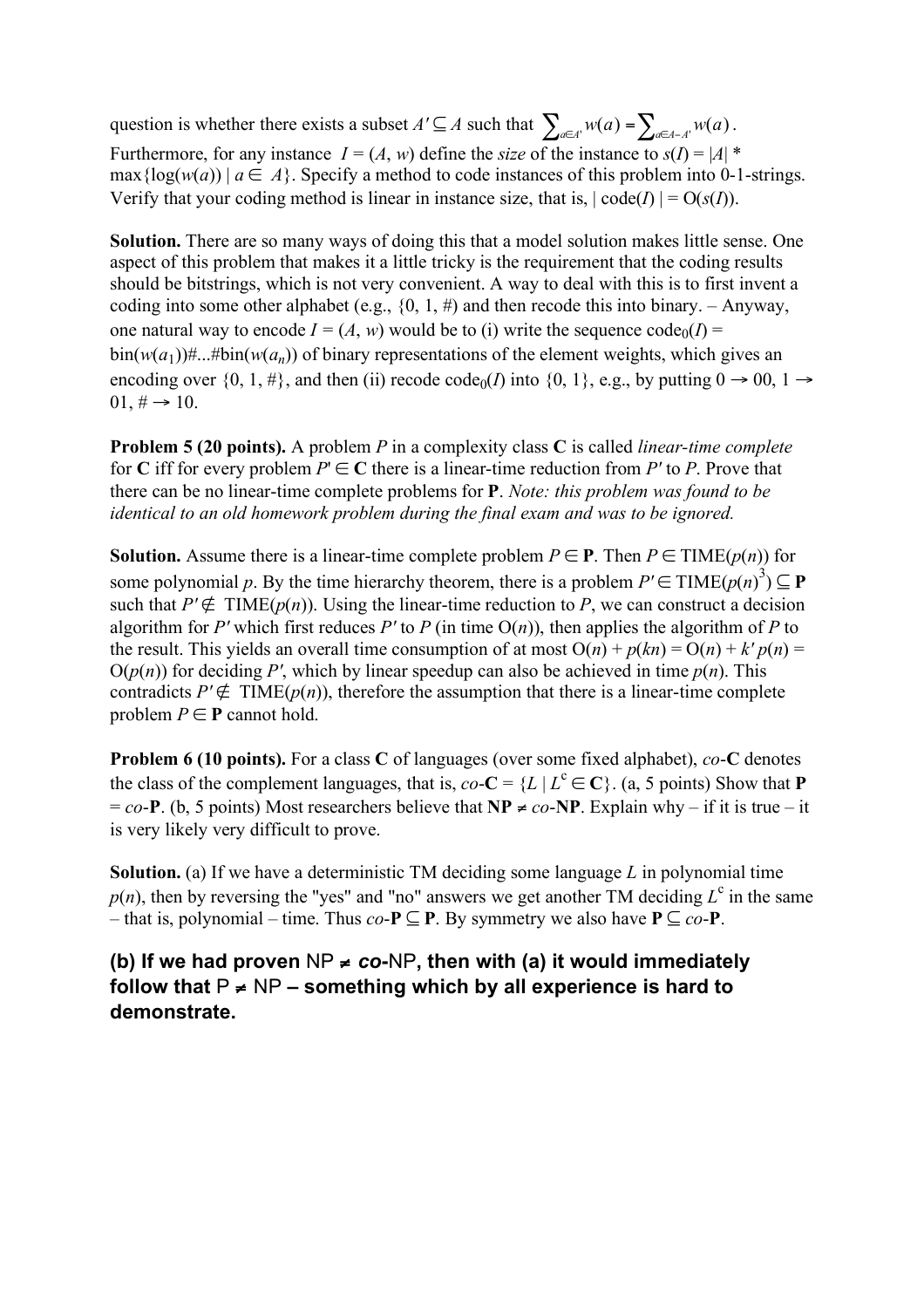## **Computability and Complexity, Fall 2008: Final Exam - Solutions**

*Revised solution sheet, May 23, 2008*

*Notes: A maximum of 100 points is accredited for this exam (sum of points from all problems is 115). Points of a problem are proportional to expected working time, not to expected difficulty. Best wishes!*

**Problem 1. (a, 10 points)** Give a variant of the definition of nondeterministic single-tape TMs (Def. 9.1 in the lecture notes), which differs from the standard model in that the cursor, in addition to the standard moves, may be allowed to jump to an *arbitrary* cell on the tape.

Furthermore, provide a definition of single-update transitions  $(q, w, u) \stackrel{M}{\rightarrow} (q', w', u')$  for the new arbitrary-jump case, similar to the patterns in definition 3.3. (a) of the lecture notes. **(b, 10 points)** Provide an argument why these "jumper-TMs" cannot accept more languages than ordinary nondeterministic TMs.

**Solution.** (a) A nondeterministic (single-tape) jumper Turing machine is a structure  $M = (K, K)$ Σ*,* Δ*, s*), where *K,* Σ, *s* are defined like in deterministic TMs, just as we also keep our conventions concerning the special symbols  $\sqcup$  and  $\triangleright$ .  $\Delta$  is a relation

 $\Delta \subseteq (K \times \Sigma) \times [(K \cup \{h, \text{ "yes", \text{ "no"}\}) \times \Sigma \times \{\leftarrow, \rightarrow, -, !\}]$ 

If  $(q, w, u)$  and  $(q', w', u')$  are two configurations, we say that  $\Delta$  takes *M* from  $(q, w, u)$  to *M*  $\rightarrow$  (*q'*, *w'*, *u'*) in a single step, written (*q*, *w*, *u*)  $\rightarrow$  $\rightarrow$  (q', w', u'), if one of the following cases holds:

(i)  $w = va$  and  $w' = va'$  and  $u = u'$  and there is a rule of the form  $((q, a), (q', a', -)) \in \Delta$ (ii)  $w = va$  and  $w' = v$  and  $u' = a'u$  and there is a rule of the form  $((q, a), (q', a', \leftarrow)) \in \Delta$ (iii)  $w = va$  and  $u' = bu''$  and  $w' = va'b$  and  $u' = u''$  and there is a rule of the form  $((q, a), (q', a',$  $\rightarrow)$ )  $\in \Delta$ 

(iv)  $wu = vau$  and  $w'u' = va'u$  and there is a rule of the form  $((q, a), (q', a', !)) \in \Delta$ 

(only the last case was requested in the problem statement)

**(b)** Jumper-TMs cannot accept more languages because we can turn every jumper-TM into an equivalent normal nondeterministic TM by replacing every !-rule ((*q*, *a*), (*q'*, *a'*, !)) with a rule  $((q, a), (r_q, a', !))$ , using a novel state  $r_q$  not in *K*, and adding for all states  $q \in K$  and *a*  $\in$  ∑ novel rules  $((r_q, a), (r_q, a, \rightarrow))$ ,  $((r_q, a), (r_q, a, \leftarrow))$  and  $((r_q, a), (q, a, \neg))$ .

**Problem 2 (20 points).** Give a lambda-expression **counts** that evaluates to the infinite list 0::1::2::3 … . In the makeup of **counts** you may use the list operators ::, **head**, **tail** and the integer function **succ**. You may also use, of course, the fixed point combinator Y.

**Solution.** We first procure a λ-expression for a function **add1** that takes a right-infinite list of integers and transforms it into the same list, but with each element incremented by 1. The naïve recursion for **add1** would be

**add1**  $L =$  **succ** (**head**  $L$ ) :: **add1** (**tail**  $L$ ).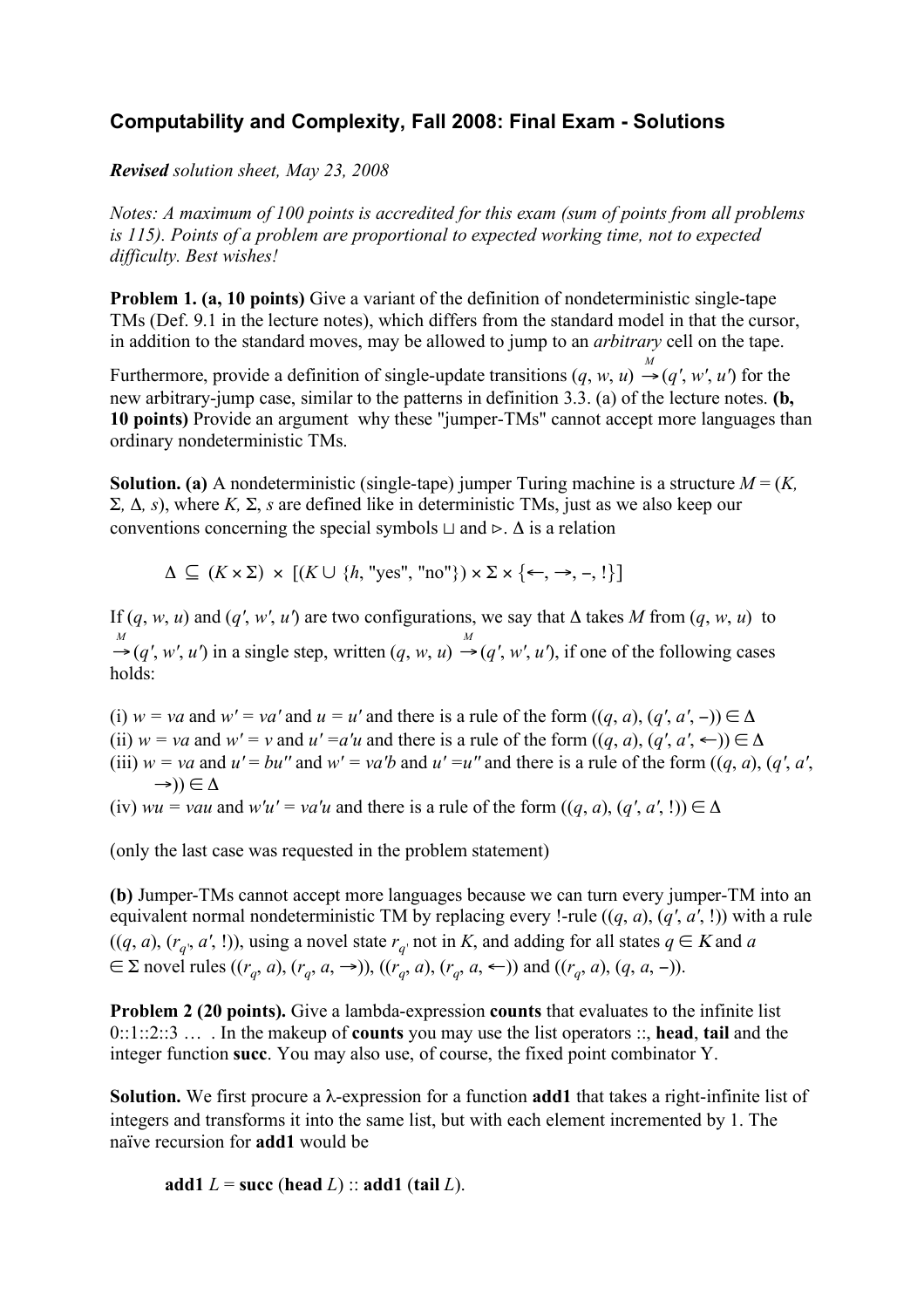With the aid of Y, this turns into

 $\text{add1} \equiv Y(\lambda gL, \text{succ}(\text{head } L))$ :  $g(\text{tail } L)$ ).

The naïve recursion for **counts** is **counts** = 0 :: **add1 counts**, with becomes the  $\lambda$ -expression  $Y(\lambda g, 0)$ : **add1** *g*). Inserting the  $\lambda$ -expression for **add1** this finally gives

**counts**  $\equiv$  Y( $\lambda$ *g*. 0 :: (Y( $\lambda$ *hL*. **succ** (**head** *L*) :: *h*( $\tanh L$ ))) *g*),

where for better readability and "variable-hygiene" we have replaced the *g* in the **add1** expression by *h* (although this is not necessary).

**Problem 3 (15 points).** Consider the language  $H_d = \{ \langle M \rangle | \text{Code}(\langle M \rangle) \}$  and *M* decides a language}. Show that  $H_d$  is undecidable. You may use all results from section 6 in the lecture notes.

**Solution.** Notice that  $H_d = \{ \langle M \rangle | Code(\langle M \rangle) \rangle \}$  and M halts on every input with "yes" or "no"}. The easiest way to prove the claim is to reduce  $H_1 = \{ \le M \ge | Code(\le M \ge 0) \}$  and M halts on all inputs} (known to be undecidable by Prop. 6.3) to  $H_d$ . For any TM N, one can effectively construct a TM *N'* which behaves exactly like *N* except that when *N* halts by going to the halting state *h*, *N'* halts with "yes". Then  $N \in H_1$  iff  $N' \in H_d$ . Hence, if  $H_d$  were decidable, so would be  $H_1$ , which we know isn't, hence  $H_d$  is undecidable.

**Problem 4 (10 points).** Consider the following variant of Rice's theorem (derived from the original by replacing "accepting" by "deciding"):

Let  $L_C = \{ \langle M \rangle | Code(\langle M \rangle) \rangle \}$  and M is a TM that decides a language  $L \subseteq \Sigma^*$  which has property *C*}.

Now suppose that *C* is a nontrivial subset of the class of decidable languages over  $\Sigma$ . ("Nontrivial" means: not empty and not the class of decidable languages itself). Then  $L_C$  is undecidable.

Is this conjecture true or false? Give a proof of your answer.

**Solution.** The conjecture is true (in the solution sheet posted directly after the exam, I provided a faulty "proof" of the opposite claim... shame on me). The most direct way to see this is just to repeat the proof of the original Rice's theorem; it works for *M* deciding *L* exactly as for the original case of *M* accepting *L.*

A beautiful direct proof was found by Felix Schlesinger in the exam. It goes like this: Since C  $\neq \emptyset$ , if we could decide  $L_C$  we could find some M which decides a language  $L \in C$ . Now let N be an arbitrary TM. We can effectively modify *N* into *N'* such that for any input *x*,  $N'(x)$  first simulates *N* on empty input, and if this halts, continues to simulate *M* on input *x*. Then *N'* will decide *L* iff *N* holds on the empty input, i.e.  $N' \in L_C$  iff *N* holds on the empty input. This would imply that it were decidable whether some *N* holds on the empty input, which however we know (from a lecture notes proposition) is not decidable.

**Problem 5 (20 points).** Show that there exists a decidable language over  $\{0, 1\}$  which is not in NP. Hint: one quick way to show this is by diagonalization.